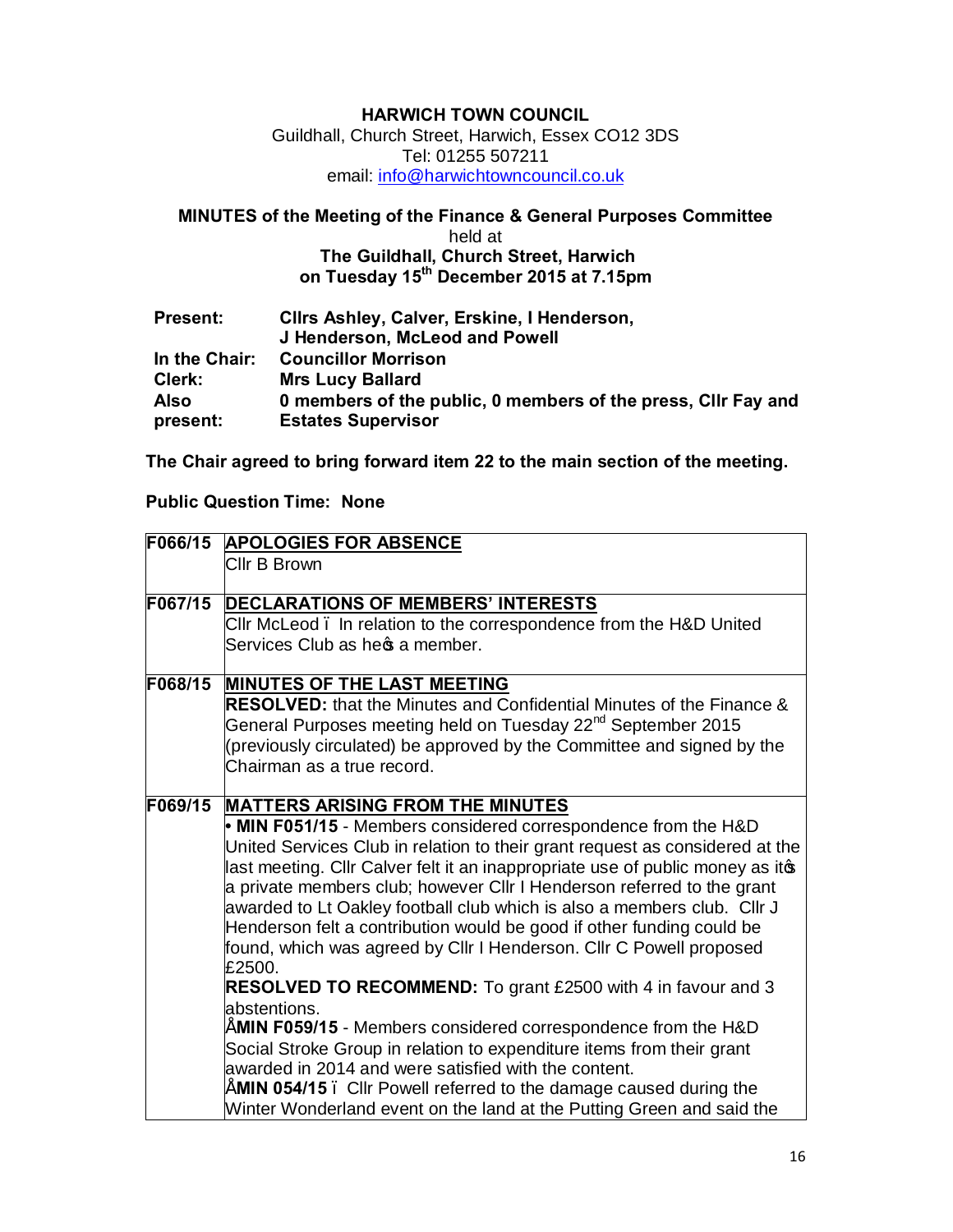|         | damage is still there. Cllr Morrison informed all members that the issues<br>has been dealt with and that TDC have confirmed the damage is not<br>expected to be long-term and to take no further action at this time.<br>CIIr Calver suggested we go back to Trevor Mills to say that the view of<br>the committee is that it og got to be right before the next season and, if not,<br>will TDC undertake any repairs themselves, and if not to let us know what<br>the cost is as wedl need to arrange to get it done.<br><b>RESOLVED:</b> To write to Trevor Mills |
|---------|------------------------------------------------------------------------------------------------------------------------------------------------------------------------------------------------------------------------------------------------------------------------------------------------------------------------------------------------------------------------------------------------------------------------------------------------------------------------------------------------------------------------------------------------------------------------|
| F070/15 | <b>MATTERS ARISING FROM PREVIOUS MINUTES</b>                                                                                                                                                                                                                                                                                                                                                                                                                                                                                                                           |
|         | "F036/15. Members considered a revised quotation for the installation of                                                                                                                                                                                                                                                                                                                                                                                                                                                                                               |
|         | replacement smoke detectors following another visit from the engineer and                                                                                                                                                                                                                                                                                                                                                                                                                                                                                              |
|         | amendment to recommendations.                                                                                                                                                                                                                                                                                                                                                                                                                                                                                                                                          |
|         | <b>RESOLVED:</b> To accept the recommendations and proceed with making                                                                                                                                                                                                                                                                                                                                                                                                                                                                                                 |
|         | the necessary changes.<br>F055/15. Members discussed the feasibility of taking card payments                                                                                                                                                                                                                                                                                                                                                                                                                                                                           |
|         | and considered opening a second current account with Barclays to                                                                                                                                                                                                                                                                                                                                                                                                                                                                                                       |
|         | facilitate mixed payments and reduce cost of fees.                                                                                                                                                                                                                                                                                                                                                                                                                                                                                                                     |
|         | RESOLVED: To proceed with opening a second bank account.                                                                                                                                                                                                                                                                                                                                                                                                                                                                                                               |
|         | <b>FURTHER RESOLVED:</b> Not to pursue the possibility of taking card                                                                                                                                                                                                                                                                                                                                                                                                                                                                                                  |
|         | payments at this time.                                                                                                                                                                                                                                                                                                                                                                                                                                                                                                                                                 |
| F071/15 | <b>ESTATES SUPERVISOR REPORT AND GUILDHALL DISABLED</b>                                                                                                                                                                                                                                                                                                                                                                                                                                                                                                                |
|         | <b>ACCESS UPDATE</b>                                                                                                                                                                                                                                                                                                                                                                                                                                                                                                                                                   |
|         | Peter Barrenger gave an update on the Building control approval for the                                                                                                                                                                                                                                                                                                                                                                                                                                                                                                |
|         | disabled toilet and said he hoped to make a start after Christmas. He                                                                                                                                                                                                                                                                                                                                                                                                                                                                                                  |
|         | confirmed the floor sockets will be fitted on January 12 <sup>th</sup> to facilitate the                                                                                                                                                                                                                                                                                                                                                                                                                                                                               |
|         | installation of the Loop system.                                                                                                                                                                                                                                                                                                                                                                                                                                                                                                                                       |
|         | Electricity is now on at the Putting Green but there no update on the                                                                                                                                                                                                                                                                                                                                                                                                                                                                                                  |
|         | progress with the footpath.<br>Flooring has been completed in the Gaol and the decorators are due to                                                                                                                                                                                                                                                                                                                                                                                                                                                                   |
|         | complete this week. He referred to the changing of the bulbs in the                                                                                                                                                                                                                                                                                                                                                                                                                                                                                                    |
|         | Guildhall to save energy. He finally mentioned that the flagpole brackets                                                                                                                                                                                                                                                                                                                                                                                                                                                                                              |
|         | are still yet to be completed as the engineer is still waiting for Jonathan                                                                                                                                                                                                                                                                                                                                                                                                                                                                                            |
|         | Reubin to give the ok on the design. Town Guide is ready to submit once                                                                                                                                                                                                                                                                                                                                                                                                                                                                                                |
|         | one final photo has been received. He asked for more volunteers for the                                                                                                                                                                                                                                                                                                                                                                                                                                                                                                |
|         | Moving & Handling and Asbestos Awareness courses. It was suggested                                                                                                                                                                                                                                                                                                                                                                                                                                                                                                     |
|         | to proceed to book in the course and set a date then check availability.                                                                                                                                                                                                                                                                                                                                                                                                                                                                                               |
| F072/15 | <b>TOURIST WEBSITE</b>                                                                                                                                                                                                                                                                                                                                                                                                                                                                                                                                                 |
|         | Members considered a request from the Tourism Group, of which HTC is                                                                                                                                                                                                                                                                                                                                                                                                                                                                                                   |
|         | a partner organisation, to part fund the creation of a new website to                                                                                                                                                                                                                                                                                                                                                                                                                                                                                                  |
|         | promote Harwich and Dovercourt.                                                                                                                                                                                                                                                                                                                                                                                                                                                                                                                                        |
|         | <b>RESOLVED:</b> To fund £2500 towards the website from the Regeneration                                                                                                                                                                                                                                                                                                                                                                                                                                                                                               |
|         | budget.                                                                                                                                                                                                                                                                                                                                                                                                                                                                                                                                                                |
| F073/15 | <b>PUTTING GREEN LEASE</b>                                                                                                                                                                                                                                                                                                                                                                                                                                                                                                                                             |
|         | Members considered whether to renew the licence for another year                                                                                                                                                                                                                                                                                                                                                                                                                                                                                                       |
|         | commencing 1 <sup>st</sup> November 2015, with Tendring District Council. In doing                                                                                                                                                                                                                                                                                                                                                                                                                                                                                     |
|         | so TDC referred to a small strip of land to the right of the greens which has                                                                                                                                                                                                                                                                                                                                                                                                                                                                                          |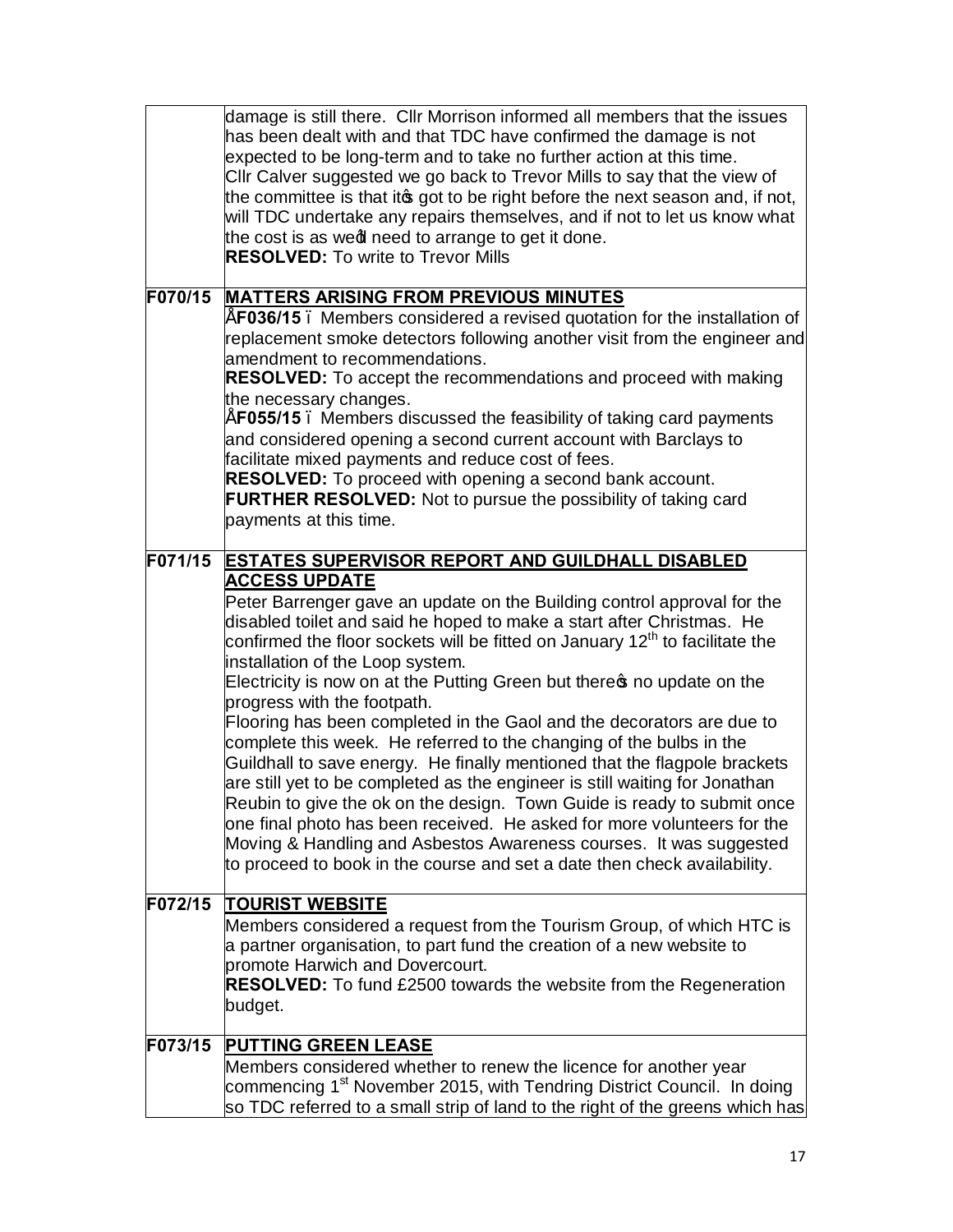|         | been removed to allow TDC to gain access to their land, The Hollies, to<br>the rear. The Hollies is the land on which TDC have previously agreed<br>that HTC can place a picnic area as part of the Putting Green<br>refurbishment project. The Clerk confirmed that this issue has been raised<br>with TDC and David Hall confirmed that 'the Hollies' was included in the<br>land leased to HTC and would get this corrected and reissue the licence.<br><b>RESOLVED:</b> Delegate authority to the clerk to renew the lease if she<br>receives the revised lease in line with the current terms.                                                                                                                                                                                                                                                                                                                                           |
|---------|-----------------------------------------------------------------------------------------------------------------------------------------------------------------------------------------------------------------------------------------------------------------------------------------------------------------------------------------------------------------------------------------------------------------------------------------------------------------------------------------------------------------------------------------------------------------------------------------------------------------------------------------------------------------------------------------------------------------------------------------------------------------------------------------------------------------------------------------------------------------------------------------------------------------------------------------------|
| F074/15 | <b>SKATE PARK RENT REVIEW</b><br>Members considered the outcome of a recent rent review by TDC, which<br>included increasing the annual rent by 100%, to £200. Cllr J Henderson<br>was unpleased with the review but hoped this would mean TDC would<br>extend the lease now beyond the current tenure.<br><b>RESOLVED:</b> To accept the rent review.                                                                                                                                                                                                                                                                                                                                                                                                                                                                                                                                                                                        |
| F075/15 | <b>CLOSURE OF THE GUILDHALL OVER THE CHRISTMAS 2015</b><br><b>PERIOD</b><br>Members considered the period of closure for Christmas 2015 in<br>conjunction with the employee contracts and Staff Handbook.<br>RESOLVED: To agree to close the Guildhall and Council offices from 24 <sup>th</sup><br>December to 1 <sup>st</sup> January 2016, reopening on Monday 4 <sup>th</sup> January.                                                                                                                                                                                                                                                                                                                                                                                                                                                                                                                                                    |
| F076/15 | <b>REPLACEMENT LIGHTING IN THE GUILDHALL</b><br>Members considered the recommendation of the Estates Supervisor to<br>change all the remaining candle bulbs, in the common areas and Parlour,<br>to LED bulbs, making energy efficiencies of around 90%.<br><b>RESOLVED:</b> To proceed with changing the bulbs accordingly.                                                                                                                                                                                                                                                                                                                                                                                                                                                                                                                                                                                                                  |
| F077/15 | <b>WORK EXPERIENCE 2016</b><br>Members considered a request from HDHS to offer a work experience<br>placement 4 <sup>th</sup> . 15 <sup>th</sup> July 2016. Cllr Calver suggested that as HTC are<br>currently reviewing staff and council practices that HTC refuse this for<br>2016 and reconsider in 2017. Cllr I Henderson felt that local organisations<br>are being encouraged to take on work experience learners and invest in<br>the younger members of our community. Cllr J Henderson agreed and felt<br>an interview would help recognise those who are eager to work in the<br>Council environment. After much debate of the advantages of taking on a<br>work experience pupil, it was RESOLVED: to review the decision in May<br>stating it HTC of desire to take on a work experience pupil but due to the<br>restructure of working practices within the council we may not be in a<br>position to guarantee this until May. |
| F078/15 | <b>GUILDHALL DISABLED ACCESS</b><br>CIIr Morrison provided a brief update on the progress being made with the<br>Guildhall disabled access, and proposed that an amount of no more than<br>£9k be earmarked for the provision of a disabled toilet, which had received<br>Building.<br><b>RESOLVED:</b> To earmark £9k within the Disabled Access and Guildhall<br>Improvements Earmarked fund.                                                                                                                                                                                                                                                                                                                                                                                                                                                                                                                                               |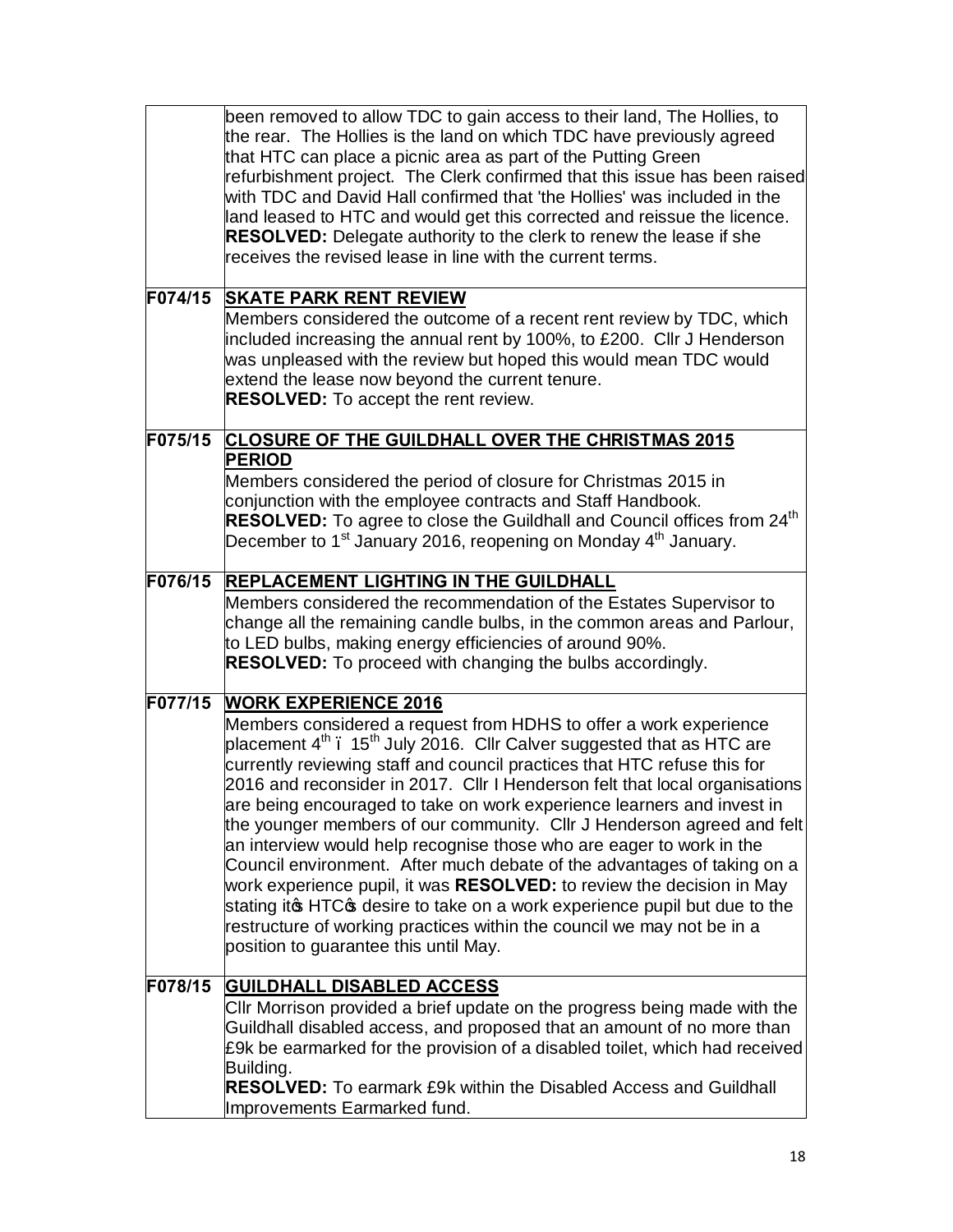| F079/15 | <b>BUDGET/PRECEPT 2016/17</b>                                                                                                                                                                                                                                                                                                                                                                                                                                                                                                                                                                                                                                                                                                                                                                                                                              |
|---------|------------------------------------------------------------------------------------------------------------------------------------------------------------------------------------------------------------------------------------------------------------------------------------------------------------------------------------------------------------------------------------------------------------------------------------------------------------------------------------------------------------------------------------------------------------------------------------------------------------------------------------------------------------------------------------------------------------------------------------------------------------------------------------------------------------------------------------------------------------|
|         | Members considered the estimates for income and expenditure for the<br>20136/17 financial year including recommendations to earmark funds.<br>RESOLVED TO RECOMMEND: that the council precept on Tendring<br>District Council for £165,178 (figure after LCTSS grant has been<br>deducted) based on a summary of the detailed figures in Appendix A,<br>having an impact of £32.02 per annum for a Band D council tax payer<br>based on a tax base of 5159 and representing a 0% change from 2015/16.<br>The justification being that option 2 would mean we would need to reduce<br>our grant budget and with the possibility of external funding ceasing, we<br>need to be able to provide to grant local community organisations.<br>Cllr Calver proposed a vote of thanks to Lucy for all her hard work in<br>preparing the figures for consideration. |
| F080/15 | <b>VOIP SYSTEM</b>                                                                                                                                                                                                                                                                                                                                                                                                                                                                                                                                                                                                                                                                                                                                                                                                                                         |
|         | Members considered the installation of Cloud-based telephone system<br>and the Clerk gave a rundown of the costs involved in comparison to the<br>existing costs including the bold entry in the phone book, which members<br>considered the merits of.<br><b>RESOLVED:</b> To remove the bold entry in the phone book, retaining a<br>standard entry.<br><b>FURTHER RESOLVED:</b> To proceed with the installation, to incorporate                                                                                                                                                                                                                                                                                                                                                                                                                        |
|         | the upfront cost, and which includes the upgrade to Fibre.                                                                                                                                                                                                                                                                                                                                                                                                                                                                                                                                                                                                                                                                                                                                                                                                 |
| F081/15 | <b>MATTERS TO BE REPORTED</b><br>" Cllr J Henderson referred to the need to slightly revise the design of the<br>new skate park due to an underground drain, which needs moving as part<br>of the works and quotation. The Committee agreed for the Working Party<br>to proceed accordingly with the project once the new designs come in.                                                                                                                                                                                                                                                                                                                                                                                                                                                                                                                 |
| F082/15 | <b>MATTERS RECEIVED IN THE POST OF INFORMATION RAISED BY</b>                                                                                                                                                                                                                                                                                                                                                                                                                                                                                                                                                                                                                                                                                                                                                                                               |
|         | <b>MEMBERS</b><br>Members noted receipt of the following, in relation to grant funding<br>applications:<br>• Grant Evaluation form and Letter of thanks for grant received from<br><b>Citizens Advice Bureau</b><br>Letter of thanks for grant from 4 <sup>th</sup> Dovercourt Sea Scouts<br>"Letter of thanks for grant from the Dovercourt Choral Society                                                                                                                                                                                                                                                                                                                                                                                                                                                                                                |
|         | Letter of thanks for grant from the Harwich & District Social Stroke Group                                                                                                                                                                                                                                                                                                                                                                                                                                                                                                                                                                                                                                                                                                                                                                                 |
| F083/15 | <b>DATE OF NEXT MEETING</b>                                                                                                                                                                                                                                                                                                                                                                                                                                                                                                                                                                                                                                                                                                                                                                                                                                |
|         | The date of the next meeting of the Finance and General Purposes<br>Committee will be at 7pm on Wednesday 10 <sup>th</sup> February 2016 at The<br>Guildhall, Church Street, Harwich.                                                                                                                                                                                                                                                                                                                                                                                                                                                                                                                                                                                                                                                                      |
| F084/15 | <b>EXCLUSION OF THE PUBLIC AND PRESS</b>                                                                                                                                                                                                                                                                                                                                                                                                                                                                                                                                                                                                                                                                                                                                                                                                                   |
|         | Pursuant to Sub-section 2 of Section 1 of the Public Bodies (Admission to<br>Meetings) Act 1960 the meeting was closed to the press and public for the<br>transaction of the under-mentioned business:                                                                                                                                                                                                                                                                                                                                                                                                                                                                                                                                                                                                                                                     |